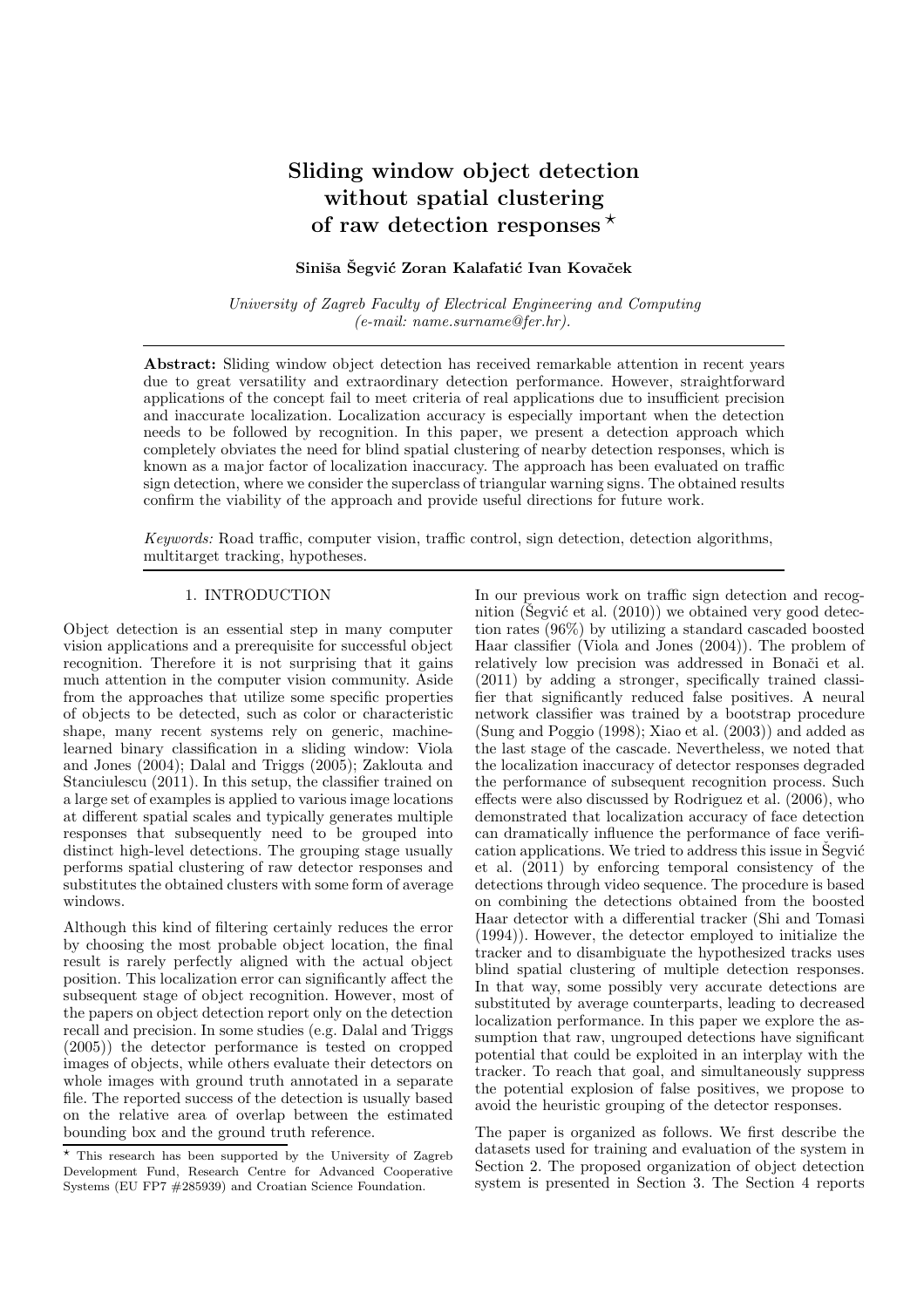on the evaluation of the proposed approach. The paper is concluded in Section 5.

## 2. DATASETS AND ASSUMPTIONS

The experimental evaluation has been performed in the context of traffic sign detection, on videos supplied by our industrial partner. The videos were acquired by a higher-level consumer-grade camera mounted on the top of a vehicle, along the Croatian local roads (cf. Fig.1 and Fig.3).



Fig. 1. The acquisition vehicle from outside (left), and inside (right).

To ensure proper testing and training, a large sample collection was acquired and carefully annotated. Each physical sign is annotated in four video frames at regular intervals (Fig. 2). The resulting collection contains about 7500 annotations of different sign classes.



Fig. 2. Each sign annotated in four frames as illustrated in the figure.

In this study we focus on the class of danger warning signs since they are most frequent (3000 of 7500 annotations in our dataset). Similar results can be expected for other ideogram-based signs. As described in Šegvić et al.  $(2011)$ , we organize the 3000 annotated samples of danger warning signs into two datasets: (i) T2009, containing 2000 signs acquired with an interlaced camera; (ii) T2010, containing 1000 signs acquired with a progressive scan camera. The T2009 dataset (cf. Fig. 3(c)) is used for training, and T2010 (cf. Fig.  $3(d)$ ) for evaluation<sup>1</sup>.

#### 3. THE PROPOSED APPROACH

The detection procedure based on cascading classifiers of increasing complexity has proven its performance in many applications. Therefore the proposed approach follows the same track by configuring the baseline sliding window detector for high recall. However, we try to omit the heuristic grouping and devise additional techniques to improve precision and localization accuracy. Since well trained baseline detectors generate relatively small number of false positives (e.g. less than 10 per image), these



Fig. 3. Typically, the traffic signs leave the field of view when they are about  $80\times80$  pixels large (a). However they may be smaller due to lateral displacement (b). Noisy pixels, motion blur (c) and unreliable colours are common (d).

additional techniques can be computationally expensive without hurting overall performance.

The concept of heterogeneous classification cascades can be further pursued at the level of temporal detection sequences in video. Therefore we propose the following detection pipeline (cf. Fig.4): (i) baseline sliding window detection; (ii) introducing a strong classifier in the additional cascade stage to improve *precision*; (iii) enforcing temporal consistency to improve *localization accuracy* and further improve *precision*; (iv) enforcing learned contextual constraints to further improve *precision*. The last two stages operate on detection tracks – temporal sequences of traffic sign position, scale and appearance. This paper focuses on the first three steps of the presented pipeline.

#### *3.1 Baseline detection*

The baseline detection is performed by a boosted Haar cascade, however many other sliding window detectors would equally be applicable.. The classifier is composed of a cascade of increasingly more complex stages. Each stage consists of extremely simple classifiers implemented as single Haar features with associated polarity and threshold. These weak classifiers are composed by a boosting procedure into an ensemble forming a strong classifier.

Due to the increasing complexity of the cascade and its specific training, such classifier is able to quickly discard candidate image patches unlikely to contain the object of interest. As usually only a few image locations contain objects, this approach is extremely computationally efficient in sliding window detection. The complexity of each stage is tuned by training on increasingly harder examples (false positives from earlier stages).

By using this approach, we obtained encouraging recall of more than  $95\%$  signs detected in Segvić et al. (2010). However, boosted Haar cascades alone do not provide enough performance for automated operation. The main concerns are: (i) unsatisfactory precision (50% or lower), due to poor generalizing over unseen negatives; (ii) localization inaccuracy, which can lead to poor recognition rates (Šegvić et al.  $(2010)$ ,Rodriguez et al.  $(2006)$ ).

<sup>1</sup> Both the datasets and our annotation tool can be freely downloaded from the web site of our research project:

http://www.zemris.fer.hr/~ssegvic/mastif/datasets.shtml

http://www.zemris.fer.hr/~ssegvic/mastif/marker/marker.zip.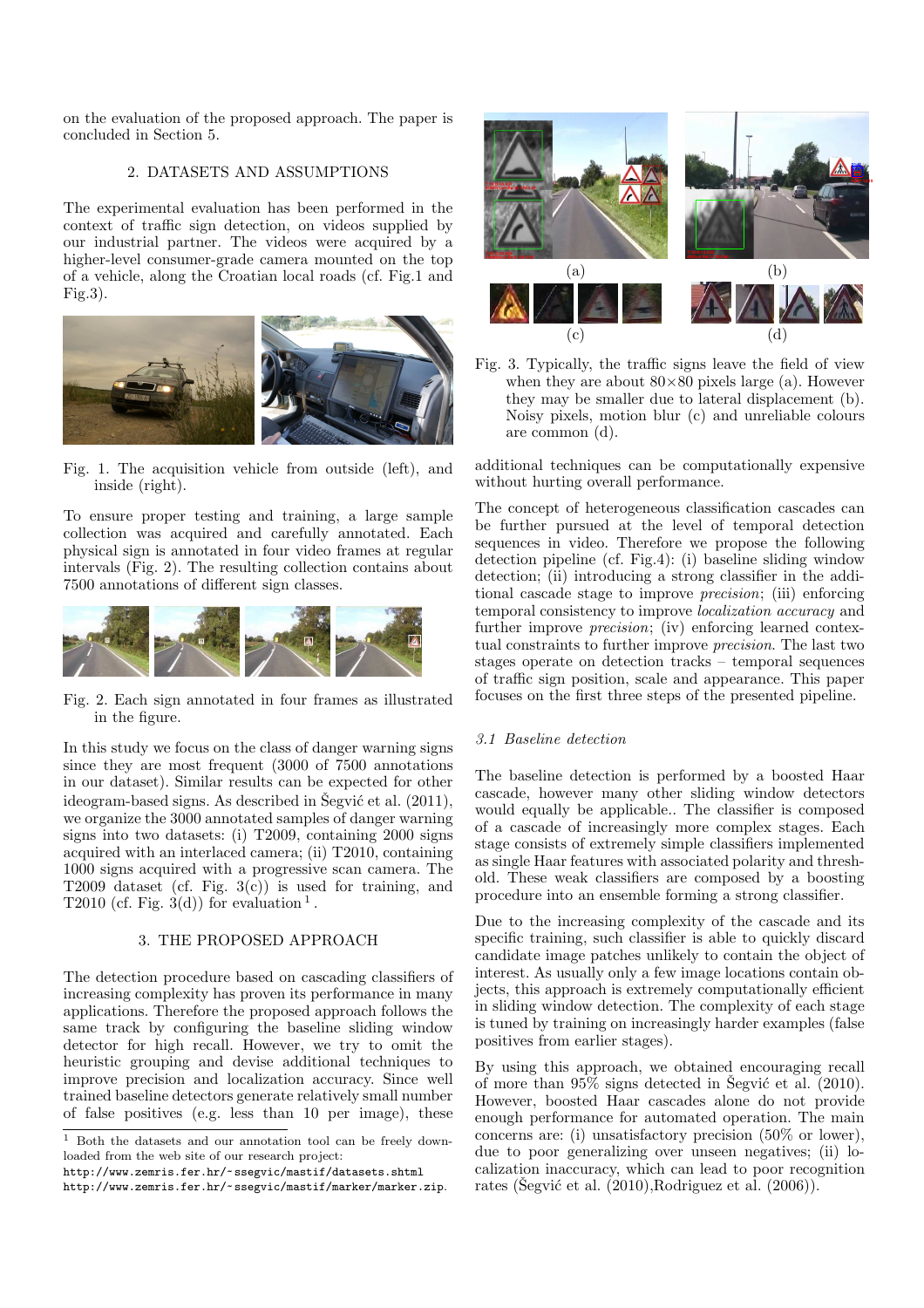

Fig. 4. The proposed detection pipeline (please see text for details).

# *3.2 Improving the detection by bootstrap training*

As proposed in Bonači et al. (2011) we build a heterogeneous cascade for object detection in images. The baseline detector is used for fast rejection of easy negatives, while a stronger classifier is employed to deal with the hard cases. The additional classifier stage is implemented as a suitable artificial neural network using a HOG descriptor (Dalal and Triggs (2005)) as feature vector. Experiments have shown that the choice of the strong classifier is not critical since we obtained very similar results with an SVM classifier operating on the same feature vector.

The boosted Haar cascade is trained for maximum recall and reasonable precision on the T2009 dataset, while the additional ANN classifier is trained on the false positives of the Haar cascade applied to the background images from the same dataset. This kind of collecting hard negative examples is known as bootstrap training (Sung and Poggio (1998); Xiao et al. (2003)).

It is worth noting that the additional classifier stage must be applied *before* the spatial grouping step. Otherwise, the grouping may result in an alignment poorly represented in the learning set and consequently lead to drastic drop in detection rate.

By using the bootstrap filter we obtained a significant precision improvement, while only slightly harming the recall and slightly enhancing the localization accuracy. The resulting time penalty is typically very small (about 20 ms) since our boosted Haar cascades typically pass through less than ten false positives. Fig. 5 illustrates the effect of the ANN filter applied to the output of a boosted Haar cascade. However, some hard false positives still survive (cf. Fig. 6).



Fig. 5. The responses of a Boosted Haar cascade (blue), and the detections accepted by a suitably trained bootstrap filter (ANN+HOG, red).



Fig. 6. Some hard false positives remain even after applying the bootstrap filter.

#### *3.3 Extracting temporally consistent detection tracks*

All previously described approaches try to detect objects in individual images. However, image sequences carry dynamic information that can be utilized to improve the detection (Grabner et al. (2005)). The main idea of this component is to require the detection sequences to be temporally consistent, as proposed in  $\tilde{S}$ egvic et al. (2011). To obtain that goal we track many detection hypotheses along the sequence, as shown in Fig. 7. During the tracking, the nearby detection responses are recorded as evidence which supports the hypothesis. When the tracked object leaves the field of view, we are able to pick the hypothesis which received most support from the detections.



Fig. 7. Development of 6 distinct hypotheses (rows) in frames 9063-9072 (columns) of the test video. The lattice entries contain raw detections which confirm the corresponding hypothesis. Empty squares indicate frames in which the particular hypothesis has not been confirmed. Thus the most prominent hypothesis is the fourth from the top (7 confirmations).

This approach has several benefits in comparison to simple detection chaining. First, it is able to reject false positives which are either temporally inconsistent or large. Additionally, such approach is able to achieve better localization due to i) lack of blind spatial clustering, and ii)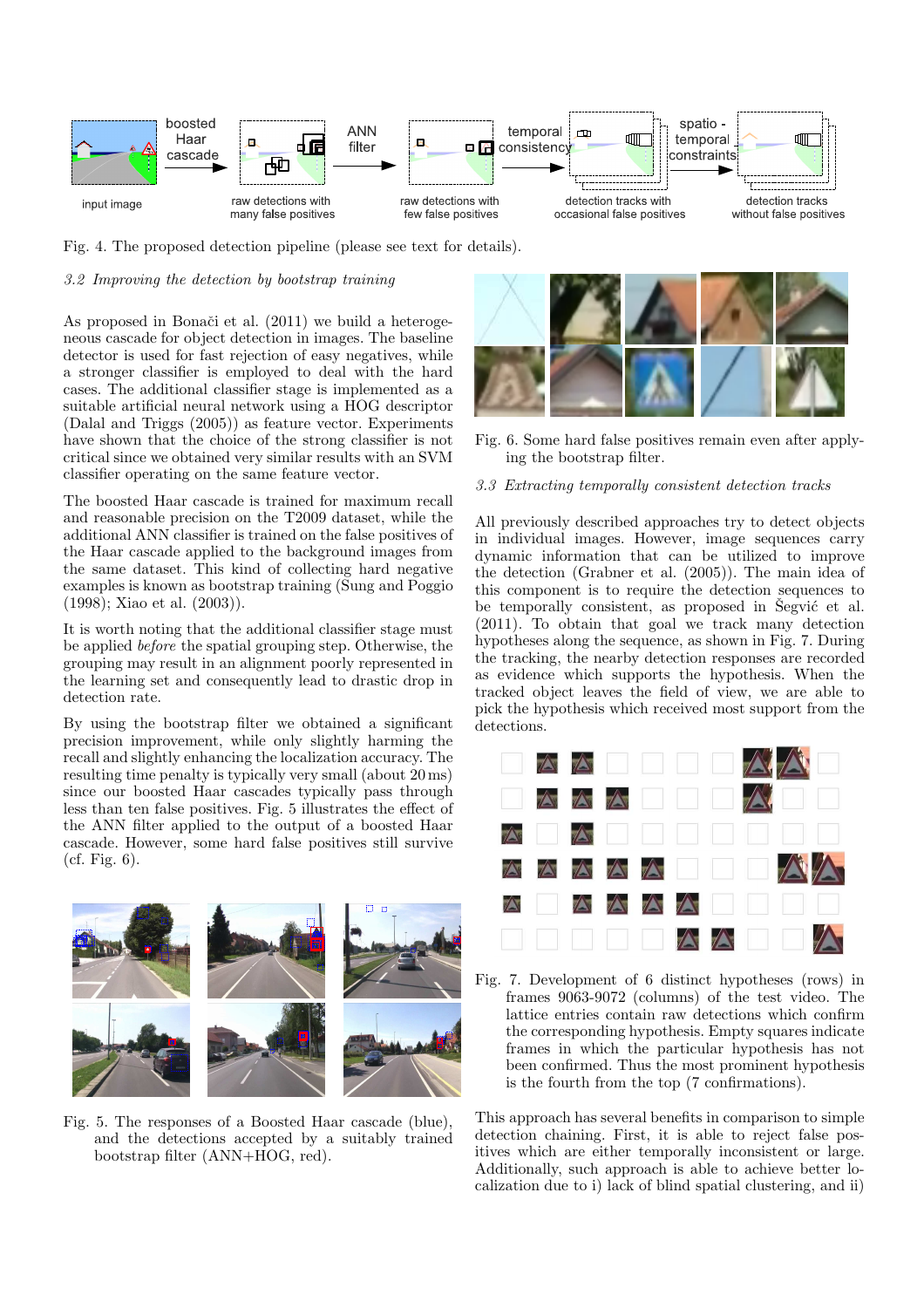integrating evidence from many frames. Finally, the strict tracking constraints improve the chances for distinguishing small objects from background clutter.

The proposed approach operates as shown in Fig. 8. New detection track hypotheses are seeded in the *interior* of each raw detection which happens to be displaced (cf. thNewTrack) from all active hypotheses (we do not track entire signs in order to avoid problems due to variable background). The hypotheses are maintained by combining the detector and the tracker (cf. thResume), somewhat in the spirit of particle filter. The tracks are receiving support from detector responses in their vicinity (cf. thConfirm). Overlapping hypotheses are grouped together into clusters (cf. thNewTrack) corresponding to distinct physical signs. When all hypotheses of a cluster are lost, the hypothesis with most evidence from raw detections is selected.

```
for each image do:
# track existing hypotheses f_i
track ( image , f_i )
# extract raw detections g_idetect (image, g_j)
# determine distance matrix between
# features f_i and detections g_jcalculated istance (f_i, g_j, M)# try to resume the tracking
for each lost feature f_i:
  find the closest detection g_j
  if M[i][j] < thResume:
    try to resume f_i starting from g_j
# seed new hypotheses
for each detection g_j:
  find the closest feature f_i
  if M[i][j] > thNewTrack:
    start a new trajectory f_k at g_j
    if M[i][j] > thNewGroup:
      f k. cluster = createNewCluster ()
    else
      f_k . cluster = f_i . cluster
# evaluate hypotheses
for each feature f_i:
  find the closest detection g_j
  if M[i][j] < thConfiguration:
    f_i . nConfirmations +=1
```
Fig. 8. The proposed algorithm for extracting temporally consistent detection tracks

In order to be able to collect a swarm of concurent hypotheses, we set both thresholds thResume and thNewTrack to  $\sim$  0.1 (this is much lower than in Segvić et al. (2011)). Hence, the system generates much more hypotheses than before, and consequently improves the chances for early generation of well-localized hypotheses. As in our previous work, we characterize the distance between the hypothesized detection tracks  $f_i$  and the detections  $g_j$  as a normalized overlap between the two windows.

$$
d(f_i, g_j) = 1 - \frac{\text{area}(f_i \cap g_j)}{\max(\text{area}(f_i), \text{area}(g_j))}.
$$
 (1)

In exceptional cases when the windows are disjoint, we instead employ a scale-normalized Euclidean distance (Roth (2008)) with a penalization factor on scale difference.

#### 4. EXPERIMENTAL RESULTS

We first present experiments on individual images which suggest that avoiding the spatial clustering of raw detections may favourably affect the detection performance. Subsequently, we present the results of a complete detection system featuring the proposed organization. We especially look at the localization accuracy as a performance indicator which has been often overlooked in previous work.

#### *4.1 Measuring the localization error*

We evaluate the localization accuracy by comparing the detection responses with hand-annotated groundtruth. The comparison is performed by honouring the inability of our basic detector to extract non-square detection candidates. We employ a slightly modified distance function (1), in which the height of the detection response is modified in order to match the aspect ratio of the annotation. This is equivalent to requiring that the detection needs to be correctly aligned with the bottom, left, and the right edges of the annotation bounding box.

#### *4.2 Detection performance in individual images*

In these experiments we evaluate the influence of filtering and spatial clustering to the following indicators of the detection performance: the detection recall (fraction of correctly identified traffic signs), the number of false positives (#FP) per image, as well as mean and median localization errors. The results are summarized in Table 1 for all four possible choices of employing the spatial clustering (grouping) and bootstrap filtering, or not. The table shows that filtering substantially reduces the incidence of false positives, and only slightly deteriorates the recall and the localization accuracy of unclustered detections. Spatial clustering also suppresses the false positives, however at a price of increased localization uncertainty (this effect is smaller when grouping filtered detections).

Table 1. Quality of raw detection responses.

| configuration          | recall | $\#FP$ /image | localization |
|------------------------|--------|---------------|--------------|
| no filter, no grouping | 95%    | 9.5           | 0.070, 0.055 |
| no filter, grouping    | 95%    | 2.4           | 0.171, 0.163 |
| filter, no grouping    | 91%    | 2.5           | 0.095, 0.063 |
| filter, grouping       | 91%    | 0.35          | 0.150, 0.139 |

These effects are presented in more detail in Fig. 9, as particular distributions of the localization error in the four distinct cases considered above. The rows contain distributions obtained without (top) and with (bottom) the bootstrap filter. The columns show distributions obtained without (left) and with (right) the spatial grouping. The increase of the localization error due to spatial clustering can be perceived by considering the transition from the left towards the right graphs in each of the two rows. On the other hand, by considering the transitions from the top towards the bottom, we see that filtering only slightly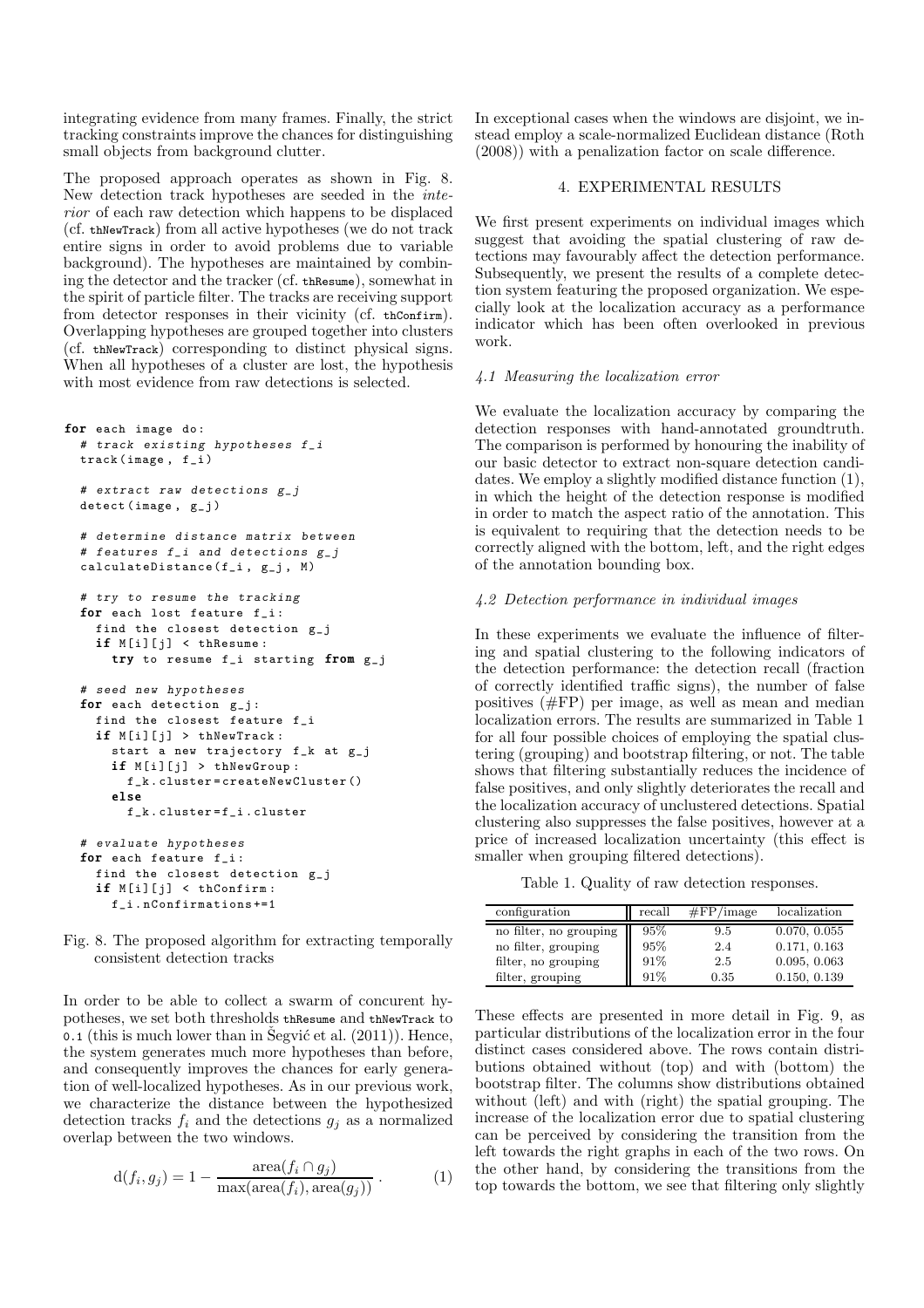disturbs the localization accuracy when no grouping is performed, while actually improving the localization of the detection clusters.



Fig. 9. Distribution of the localization error in the four cases from Table 1. The rows contain distributions obtained without (top) and with (bottom) the bootstrap filter. The columns show distributions obtained without (left) and with (right) spatial grouping.

#### *4.3 Detection performance in video*

Here we present the results of a complete detection system organized as proposed in Section 3. The proposed organization allowed us to achieve 100% recall at the system level: all physical signs from the video have been found in at least 5 consecutive frames. The present system typically produces only one false positive in 5000 images, which is considerably better than in our previous results. The only two false positives from a video of about 11000 frames are shown in Fig. 10.



Fig. 10. The only two false positives extracted in a video of about 11000 frames.

We assess the localization accuracy by employing the methodology from the previous subsection. Fig. 11 shows the distribution of the localization error which has been estimated by comparing the extracted detection tracks with the groundtruth. We succeeded to associate 706 of the total 1037 annotations with individual detection track patches. In our view this is a very good result since most large annotations are located near the margin, where our tracker is not operable. In comparison with our previous system which employs grouping but not bootstrap filtering , the mean relative localization error has improved from about  $0.12$  to about  $0.10$  (Segvić et al. (2011), cf. Fig 11). We note that the improvement in localization accuracy noticeably improved downstream recognition results<sup>2</sup>, although the detailed analysis of that effect is out of the scope of this paper.

As before, we have tried to compare the performance of our approach (filtering, no grouping) with other three configurations. Unfortunately, this was not an easy task

<sup>2</sup> Video presentation of our current results can be viewed from: http://www.zemris.fer.hr/~ssegvic/pubs/syroco12.avi

to do, since our present system could not accomodate the two approaches without the filtering due to excessive memory constraints. We did have some success in making our system run in the case of filtering-grouping, however about 10% of physical signs have not been located, so that any comparisons would not be sensible.



Fig. 11. Distribution of the localization error in the detection tracks extracted by the proposed approach (left). Our previous best result is shown for comparison  $(Segvi\acute{c}$  et al.  $(2011)$ , right).

### 5. CONCLUSION

This paper presented a novel organization of a moving object detection system based on binary classification in a sliding window. The proposed organization is suitable for simultaneously achieving the three main goals of object detection: high recall, high precision, and accurate localization. The main idea of the proposal is to omit blind spatial clustering of raw detections in order to preserve their localization accuracy. Instead, the raw detections are associated temporally by requiring consistent appearance throughout the sequence. This temporal grouping results in a redundant swarm of detection tracks corresponding to hypothesized sequences of object location in time. The final decision is deferred until none of the hypotheses from the swarm can be located in the current video frame. Thus, our approach is able to accumulate the evidence collected by processing all video frames in which the object of interest is within the field of view.

The presented experiments have been performed on a large test dataset of 1000 triangular warning traffic signs annotated by hand with tight bounding boxes. The test dataset is completely independent from the datasets employed to train the basic detector and the bootstrap filter. The experiments show that the responses obtained by blind spatial clustering are considerably worse localized than the best individual raw detections. The downgrade is especially noticeable for spatial clusters of basic detector responses (localization error increased by 100%), but significant effect is also observed for clustered boostrap filter outputs (localization error increased by 50%). The proposed organization succeeds to avoid spatial clustering while at the same time achieving excellent recall (all physical signs are properly detected) and competitive precision (about 1 false positive in 5000 frames).

The presented research is relevant for various applications of moving object detection. This is especially true in cases when the detected objects subsequently need to be identified, since the recognition is known to be sensitive to the localization accuracy (Rodriguez et al. (2006)). Interesting directions for future work include evaluating the proposed organization on semirigid and articulated objects such as faces and pedestrians. Future challenges include simultaneous detection of different sign classes and generic detection of table-like objects.